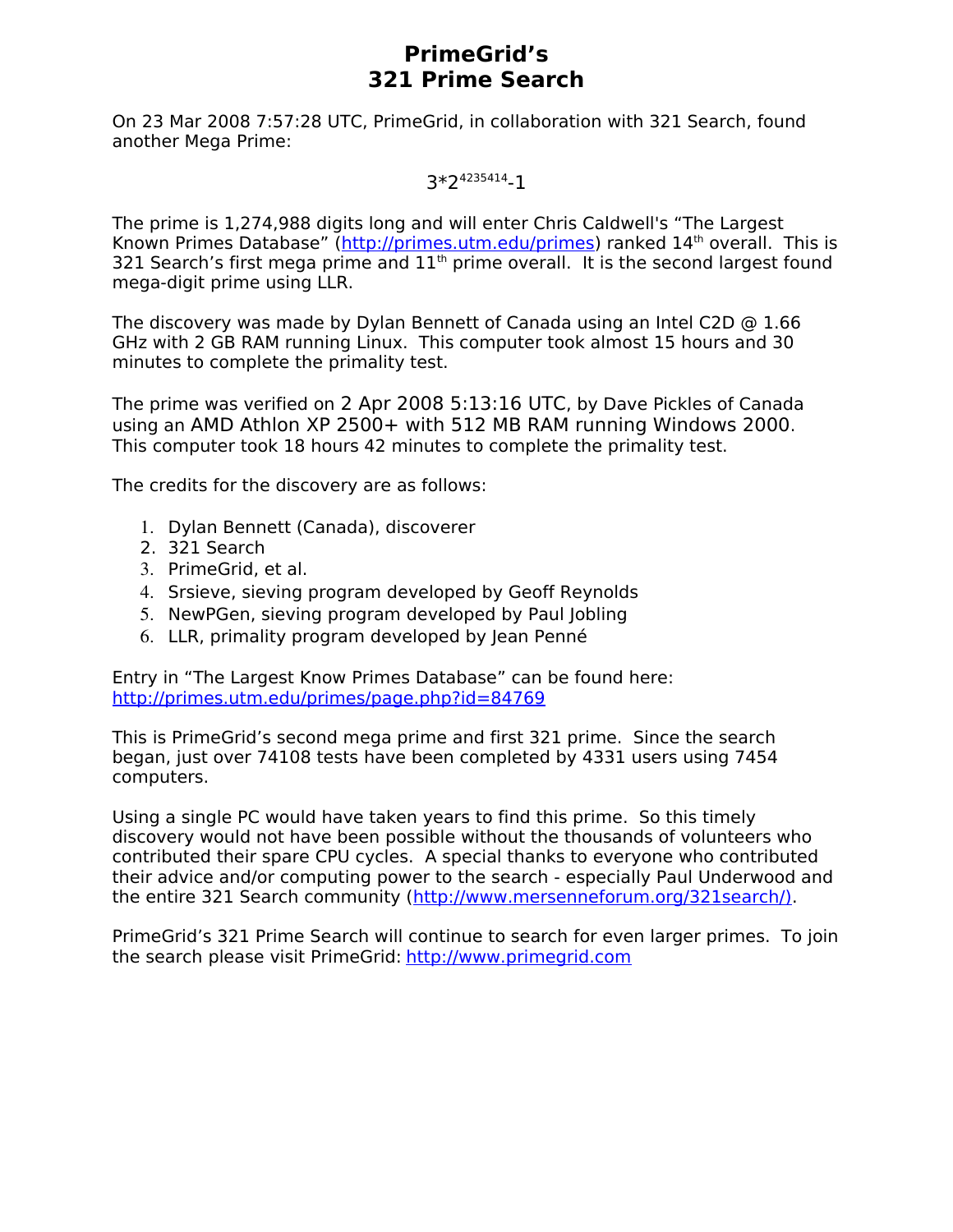# **PrimeGrid's 321 Prime Search**

### About PrimeGrid

Rytis Slatkevicius, the developer of PerlBOINC - a Perl-language-based port of the BOINC platform, created PrimeGrid as a test project for PerlBOINC. PrimeGrid's first sub-project was in cryptography as it participated in the RSA Factoring Challenge. While it no longer participates in the challenge, PrimeGrid continues to expand its functionality. Currently the project is running the following sub-projects:

- Twin Prime Search: searching for gigantic twin primes of the form  $k^*2^n + 1$ and  $k^*2^n$  - 1.
- Cullen-Woodall Search: searching for mega primes of forms  $n^*2^n + 1$  and  $n^*2^n$  - 1.
- $3*2^n-1$  Search: searching for mega primes of the form  $3*2^n 1$ .
- Prime Sierpinski Project: helping Prime Sierpinski Project solve the Prime Sierpinski Problem.

For more information, please visit PrimeGrid: [http://www.primegrid.com](http://www.primegrid.com/)

### About 321 Search

321 Search began in February 2003 from a post by Paul Underwood seeking help from interested parties in a prime search attempt of the form  $3*2^n-1$ . The initial goal was to build upon the completed work at [http://www.prothsearch.net](http://www.prothsearch.net/) and extend the list of known primes to an exponent of 1 million. Interests gathered quickly and by the time they reached n=1 million, they had already pre-sieved further.

At that time, using George Woltman's libraries which implemented the newly discovered method of IBDWT (irrational base discrete weighted transform) multiplication of Colin Percival, Jean Penne's LLR (Lucas-Lehmer-Riesel) computer program gave them a rate boost of 400%. This together with computer hardware advances allowed them to reach tests at 1 million digits or exponent of about 3.3 million within a few years, with stated aim of eventually finding a mega-prime.

#### A note from Paul Underwood

In the early days, 321 Search relied on word of mouth at Yahoo groups to recruit people, but soon were kindly invited by Mike Vang a.k.a. "Xyzzy" to have their own sub forum at [http://www.mersenneforum.org](http://www.mersenneforum.org/). [There we](http://www.mersenneforum.org/) congregated to discuss the search and to develop a few administration [scripts for such things as participant point statistics and reservations. All this](http://www.mersenneforum.org/) was manually maintained until we joined forces with PrimeGrid who had a  [proper server using BOINC \( Berkeley Open Infrastructure for Network](http://www.mersenneforum.org/)  [Computing. \)](http://www.mersenneforum.org/)

[I see the future of the search for "321 primes" dependent on PrimeGrid,](http://www.mersenneforum.org/) because the administration is relatively minimal and the double checking done by them highly limits computation errors, which increase with ever [larger tests; plus it is easy for a contributor to link to and use the server. The](http://www.mersenneforum.org/)